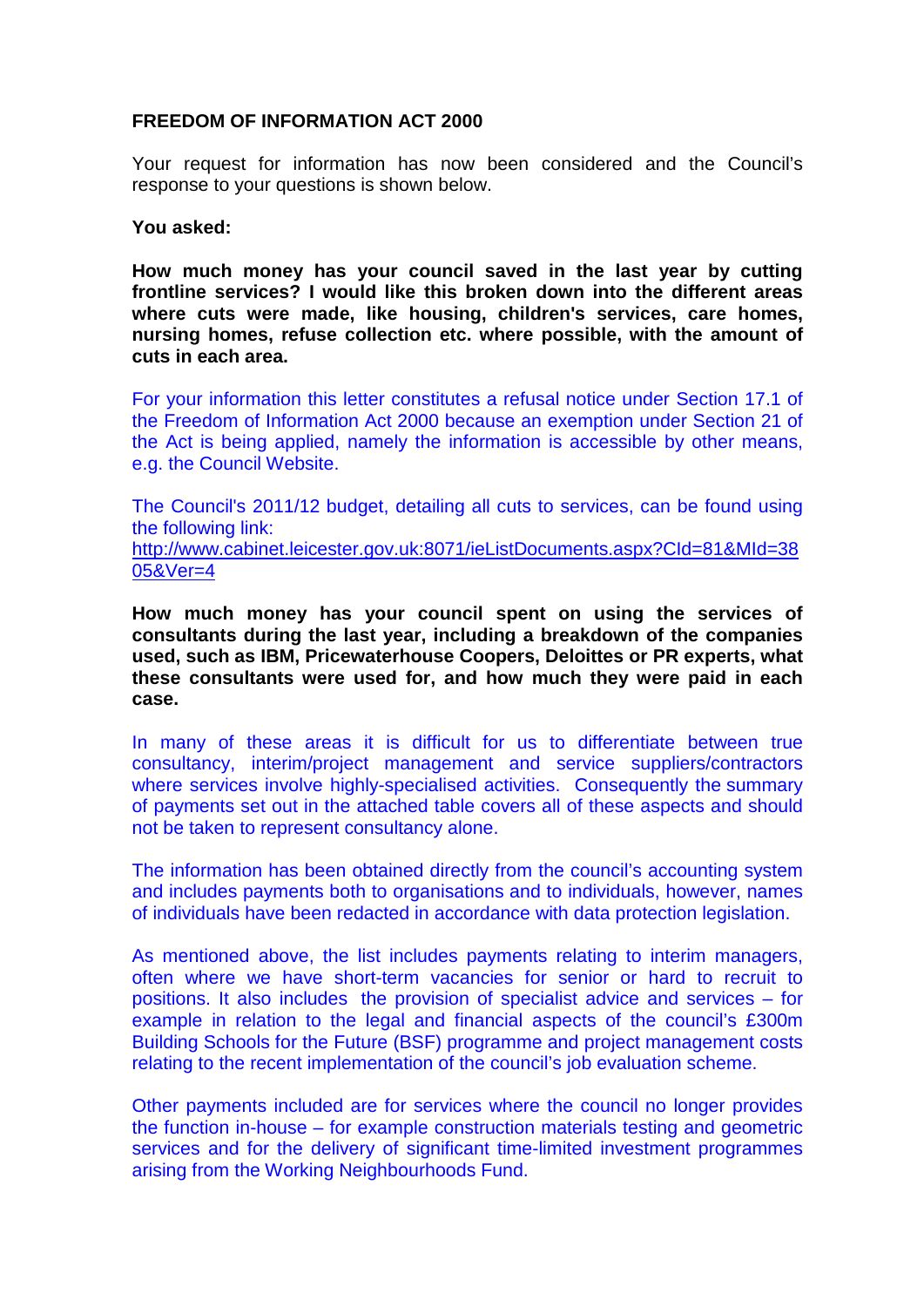Also shown are contributions to partner organisations for work undertaken by them, usually with a wider remit than just the immediate city. For example the list includes our contribution to an organisation called Prospect Leicestershire – an arm's length countywide economic regeneration body set up by the city and county councils to promote inward investment in the sub-region.

Where possible, a general comment is included next to those payments of significant value. This is not possible in all cases as the sum total of expenditure comprises of over 2,200 individual transactions.

We estimate it will take over 183 hours to process your request. This is calculated on approximately five minutes per case, with a total of 2,200 cases to check.

Section 12 of the Act makes provision for public authorities to refuse requests for information where the cost of dealing with them would exceed the appropriate limit, which for local government is set at £450. This represents the estimated cost of one person spending more than 18 hours in determining whether the department holds the information, locating, retrieving and extracting the information.

The legislation allows you to use the information supplied for your own personal use. Please be aware that any commercial or other use, for example publication, sale, or redistribution may be a breach of copyright under the Copyright, Designs and Patents Act 1988 as amended unless you obtain the copyright holder's prior permission.

Not all the information that is supplied which is covered by copyright will be the Council's copyright, for example it may be the copyright of a government department or another Council. You should seek either the Council's consent or their consent as appropriate. The Council is willing to advise you of any such potential issues on request. In order to make a request to re-use the information please contact the Information Governance Manager using the details below.

If you are dissatisfied with the handling of your request please write to:

**Information Governance Manager Information and Support Leicester City Council FREEPOST (LE985/33) New Walk Centre LEICESTER LE1 6ZG**  e-mail: FOIA@leicester.gov.uk

Your request for internal review should be submitted to the above address within 40 (forty) working days of receipt by you of this response. Any such request received after this time will only be considered at the Council's absolute discretion.